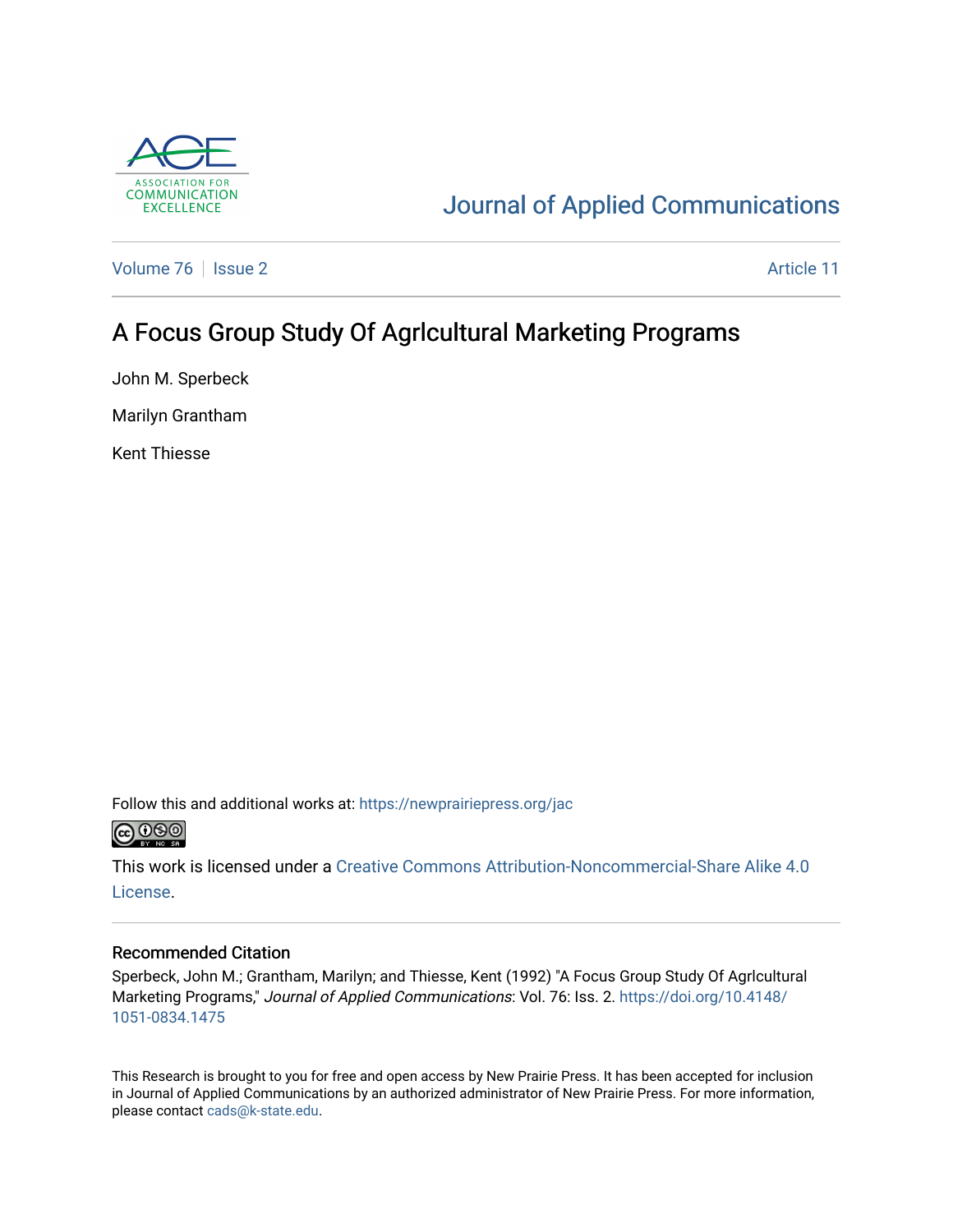## A Focus Group Study Of Agrlcultural Marketing Programs

### Abstract

Five focus group sessions were held involving over 50 agricultural producers and professionals who work with farmers.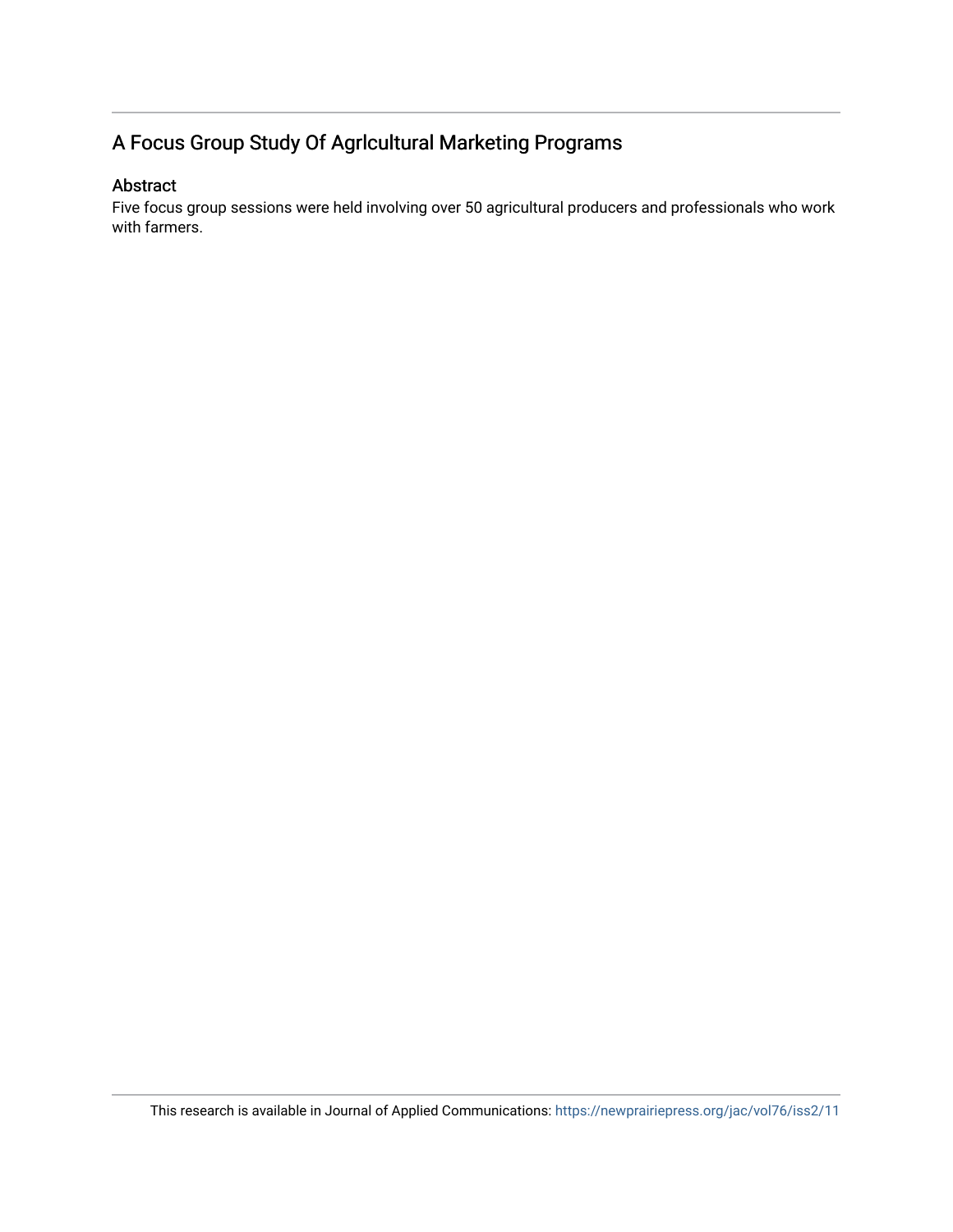# A Focus Group Study Of Agricultural **Marketing Programs**

## John M. Sperbeck **Marilyn Grantham Kent Thiesse**

Five focus group sessions were held involving over 50 agricultural producers and professionals who work with farmers. Study objectives included determining how farmers prefer to receive commodity marketing information. Results showed farmers received marketing information from many sources, and that it was most critical in spring. Marketing programs conducted by the Extension Service were deemed more trustworthy than private sources. Women should be involved in marketing plans, and selective use of new technology was encouraged. The Extension Service marketing newsletter was deemed very understandable, with useful information. Ag outlook/marketing inserts and other articles in magazines contain useful marketing information and should be continued.

#### Introduction

Farmers have ranked commodity marketing programs sponsored by the Minnesota Extension Service as a high priority. Several program delivery methods have been used, including meetings, newsletters, radio, magazine inserts, and satellite conferences.

Focus groups can provide valuable qualitative information to help evaluate adult education programs (Falk, et al, 1986). Focus group sessions were scheduled as part of a larger effort to evaluate agricultural marketing programs (Crantham, et al, 1992). Focus groups involved farmers

Published by New Prairie Bress. 2016 Applied Communications, Vol. 76, No. 2, 1992/75

1

John M. Sperbeck is a 25-year ACE member and extension educator, communications, at the University of Minnesota, St. Paul. He was ACE president in 1989-90. Marilyn Grantham is a program leader with the Minnesota Extension Service. Kent Thiesse is a specialized farm management and marketing agent, Blue Earth County, Minnesota Extension Service. A condensation of this paper was presented to the marketing Special Interest Group at the 1991 ACE conference. Funding for the study was provided by the Educational Development System, University of Minnesota.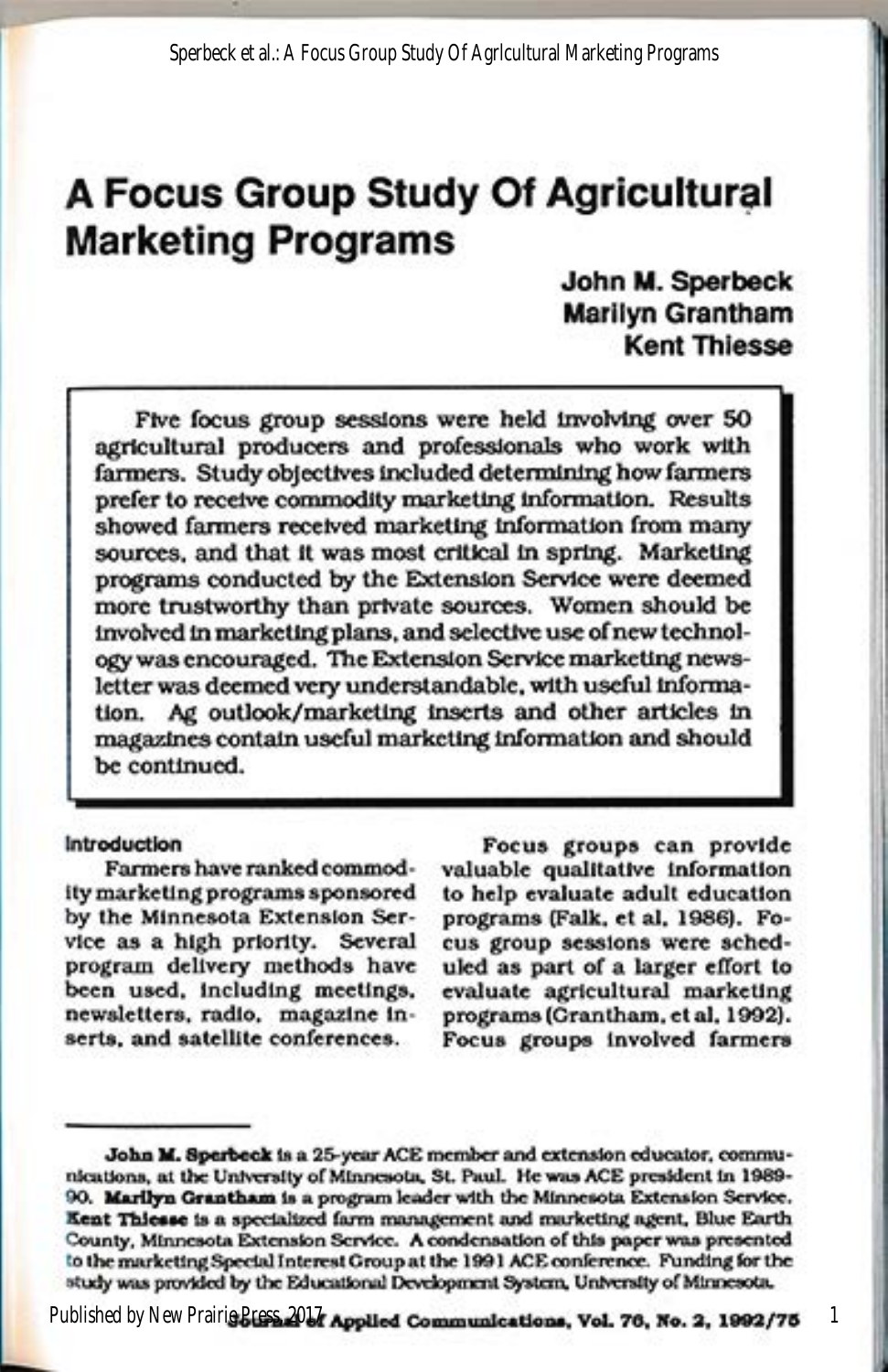with experience in extension marketing programs, as well as agricultural lenders, business people and educators.

#### **Purposes**

- 1. Determine the types of marketing information available to agricultural producers from the Extension Service and other sources.
- 2. Determine how producers use marketing information and its importance in commodity marketing management.
- 3. Document additional marketing information needed by producers and the role of the Extension Service in providing it.
- 4. Determine the role of the Extension Service in enhancing the agricultural marketing skills of farmers.
- 5. Determine the preferred delivery methods for farmers to receive commodity marketing information.
- 6. Determine the potential for alternative delivery methods (satellite transmission and video tapes).

#### **Methods and Analysis**

A three-person coordination team developed questions for the focus group sessions, based on the study's objectives. The questions follow:

- 1. What are your sources of commodity marketing and agricultural outlook information?
- 2. What times of the year do you most need marketing information?
- 3. What kinds of marketing and outlook information do you need?
- 4. What kind of marketing information do you need that is not presently available?
- 5. How useful is the marketing and outlook information from the Minnesota Extension Service?
- 6. How do you use the information in the Extension Service's Mar-

https://newprainepress.org/jae/vol76/iss2/11

- 7. How do you use the information in the Ag Outlook Insert in the **Agri-News?**
- 8. How do you use the information in The Farmer magazine?
- 9. What is your opinion of various extension information delivery methods, including newer technologies such as video tapes and satellite transmission.
- 10. What could the Extension Service do to attract other clientele to utilize marketing programs and information?
- 11. Do you have any other comments on marketing and information programs?

Focus group sessions were scheduled in four Minnesota counties with active extension marketing programs. County extension agents In each county hosted the focus group sessions and invited 10 agricultural producers to participate. Producers were experienced in commodity marketing and familiar with extension marketing programs.

After the five focus group sessions were completed, the coordination team analyzed the data. Each team member worked independently and listed 6 to 10 main themes, with associated "notable quotes" for each location (Krueger, 1988). The coordinating team combined their independent analyses into a final list of overall themes and representative quotes.

#### **Findings**

- 1. Farm producers receive commodity marketing and outlook information from many sources. Most frequently mentioned were:
	- Dataline and other transmission systems.
	- · Farm publications and newspapers.
	- · Radio stations, especially the **Lindner Farm Network.**

DOI.10.4148/1051.083414 communications, Vol. 76, No. 2, 1992/76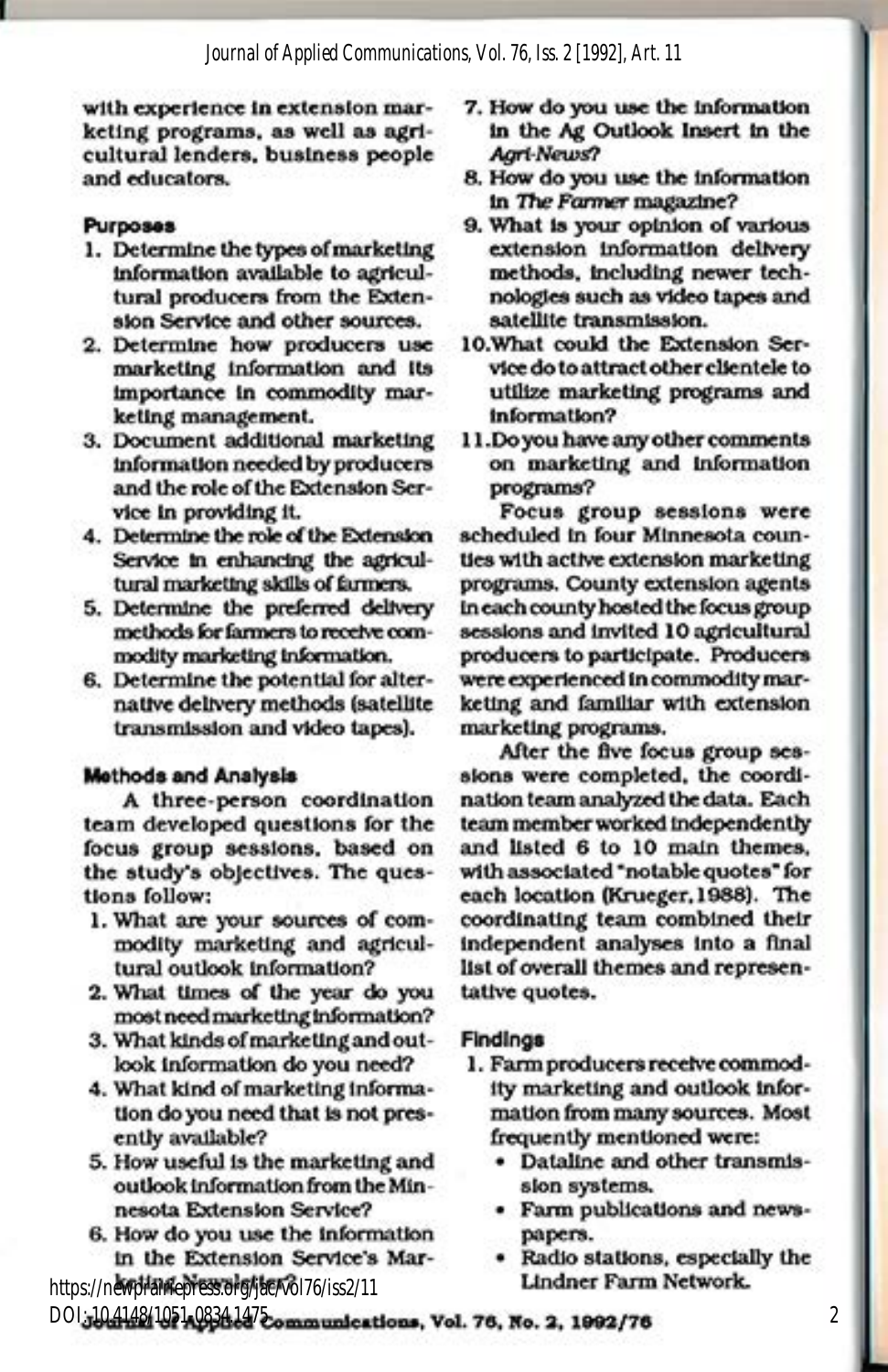Sperbeck et al.: A Focus Group Study Of Agricultural Marketing Programs

- The Extension Service marketing newsletter.
- · Extension Service meetings.
- · Marketing clubs.
- Private advisory services and newsletters.
- · Adult farm management programs.

"Farmers are not looking for one source of information, but a lot of variety."

2. Grain marketing information is needed continually, but is most critical during the spring and early summer, when market rallies usually occur.

"We have time to study the grain markets in the winter months, but April, May and June are the critical times."

3. More than enough grain marketing information is available to producers. The challenge is to help them analyze and use it.

Sometimes we get so involved in absorbing fundamental information that we do not stand back and look at the big picture."

"At this time farmers may be exposed to an excess of information. They need a good decision making model to sort the wheat from the chaff."

4. Marketing programs from the Minnesota Extension Service are of very good quality and serve a useful purpose.

There is a high degree of trust in extension information, where there may be some bias in private information."

5. The Extension Service marketing newsletter is very understandable and contains useful information, especially on government farm programs, market trends

and analysis, basis and marketing strategies.

"Most producers are at different levels of marketing skill and the newsletter helps them individualize their marketing plan."

6. Ag outlook inserts and other articles in magazines and newspapers contain useful marketing information and are used as a base information source by ag professionals.

The outlook booklets give an indication of what happened and why it happened."

7. Time commitment is a critical factor in getting producers to attend meetings and workshops. Attendance is determined by program quality and interest in topics addressed.

"Sometimes a small group of people, an interesting topic, and a pot of coffee are all that is needed for a good meeting."

8. The Extension Service must have closer links with private sources for getting marketing information to farmers. Both parties must become less competitive and more cooperative.

"It is important for extension to have ties with private firms to encourage attendance at marketing programs."

9. The Extension Service needs to do a better job of targeting educational programs and should consider expanding potential audiences, especially women.

"It is very important to have women involved in developing marketing plans."

10. Alternative program delivery methods (satellite technology

Published by New Prairie Press, 2017 of Applied Communications, Vol. 76, No. 2, 1992/77 3